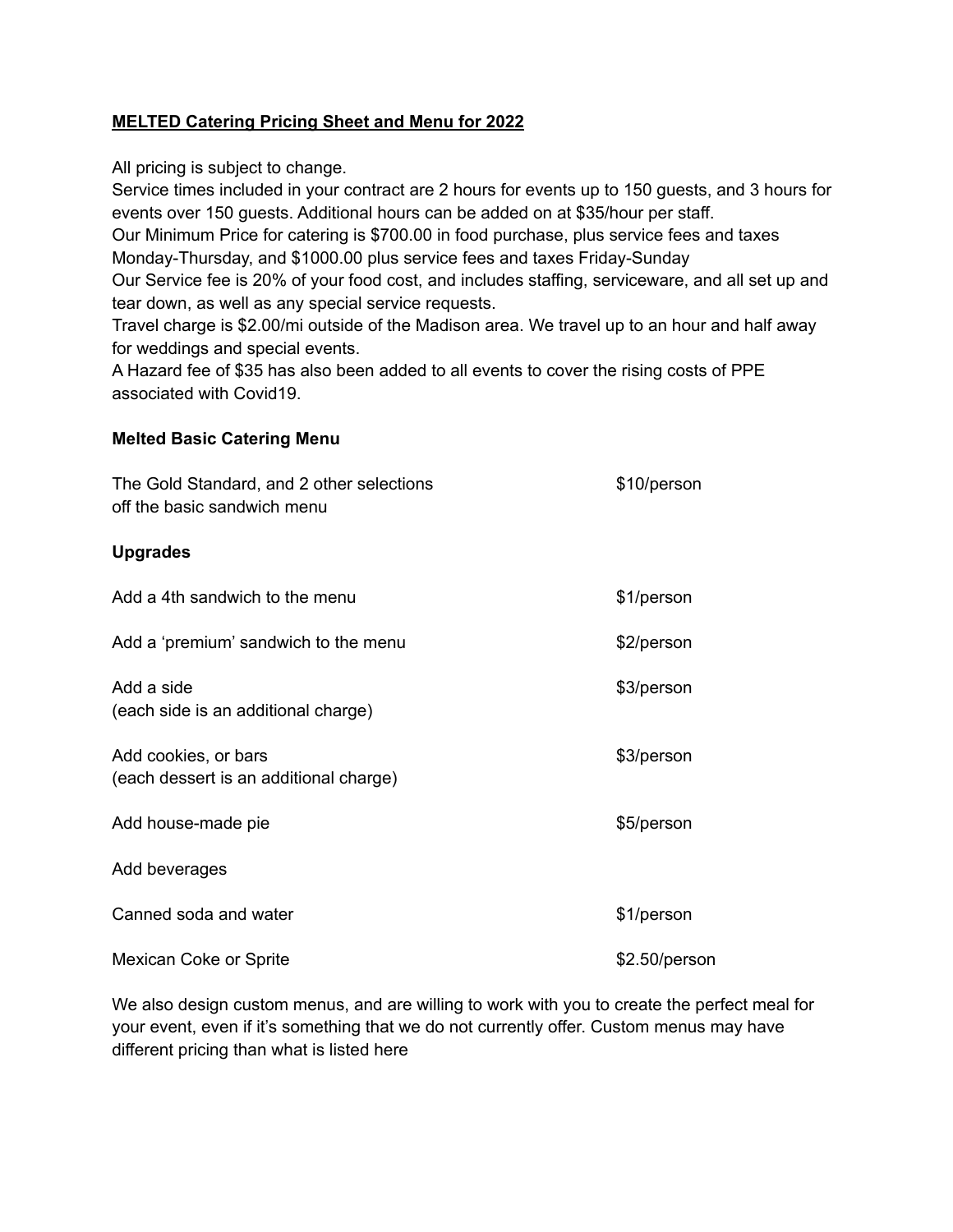#### **MELTED MENU**

### **Catering Options**

#### **Sandwiches**

### *Basic Sandwiches*

Southwestern Bacon *Thick cut bacon, sharp cheddar, tomato, chipotle aioli, ranch drizzle*

The Gold Standard *Sharp cheddar, muenster, swiss*

Classic *American on white bread*

Caprese *Fresh mozzarella, tomato, house pesto*

Jalapeno Popper *Pickled jalapenos, sharp cheddar, cream cheese, ranch drizzle*

Hot Ham & Swiss *Grilled Black Forest Ham, Swiss*

Hot Roast Beast *Grilled roast beef, sharp cheddar, garlic aioli*

### *Premium Sandwiches*

The English BLT *Thick cut bacon, sharp cheddar, lettuce, tomato, garlic vinaigrette*

The Circus Freak *Tortilla chips, sharp cheddar, avocado-lime salsa, pickled jalapenos*

Turkey Club Melt *Roasted turkey breast, thick cut bacon, Muenster, tomato, lettuce, garlic mayo*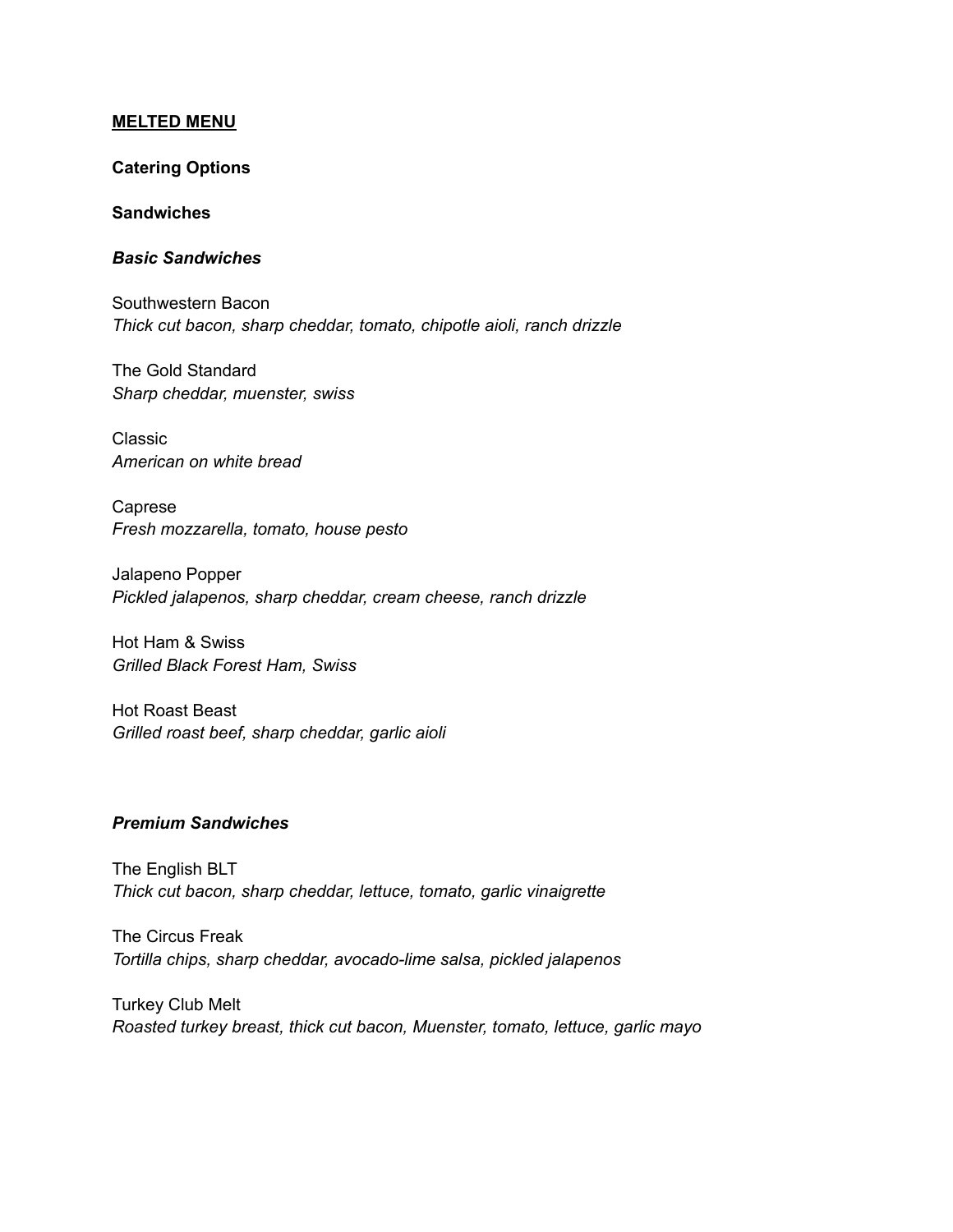The Bratwich *Beer-boiled, grilled bratwurst, Swiss, sauerkraut, onions, house pickle relish, house beer mustard*

The Chicago Dog *¼ lb Ballpark style frank, sharp cheddar, muenster, tomato, onion, house spicy jalapeno-pickle relish, deli mustard*

The French Onion *Carmelized onions, Swiss, side of jus*

Bigger N' Texas BBQ *Our Signature braised pork shoulder, sharp cheddar, roasted poblanos, house Texas style BBQ sauce*

The Roman Affair *Our Signature braised pork shoulder, burrata mozzarella, and house pesto*

The MELTED Reuben *Corned beef, Swiss, sauerkraut, housemade 1,000 island dressing*

Pastrami & Swiss *Pastrami, Swiss, deli mustard*

The Drinking Buddy *Grilled Summer Sausage, Muenster, onions, pickles, house beer mustard*

The Hot Italian *Grilled Genoa, ham & Mortadella, burrata mozzarella, hot giardiniera*

Meatloaf Melt *House meatloaf, Swiss, lettuce, tomato, garlic aioli*

The Wino *Roasted pears, Brie, grilled Black Forest ham, cherry vinaigrette, arugula*

The Fall Apple *Grilled Granny Smith Apples, Black Forest Ham, smoked Gouda, house maple stone-ground mustard, arugula*

The Steakhouse (Add \$1) *Grilled ribeye, blue cheese, crispy fried shallots, champagne aioli*

The Mac and Cheese Grilled Cheese (Add \$1)